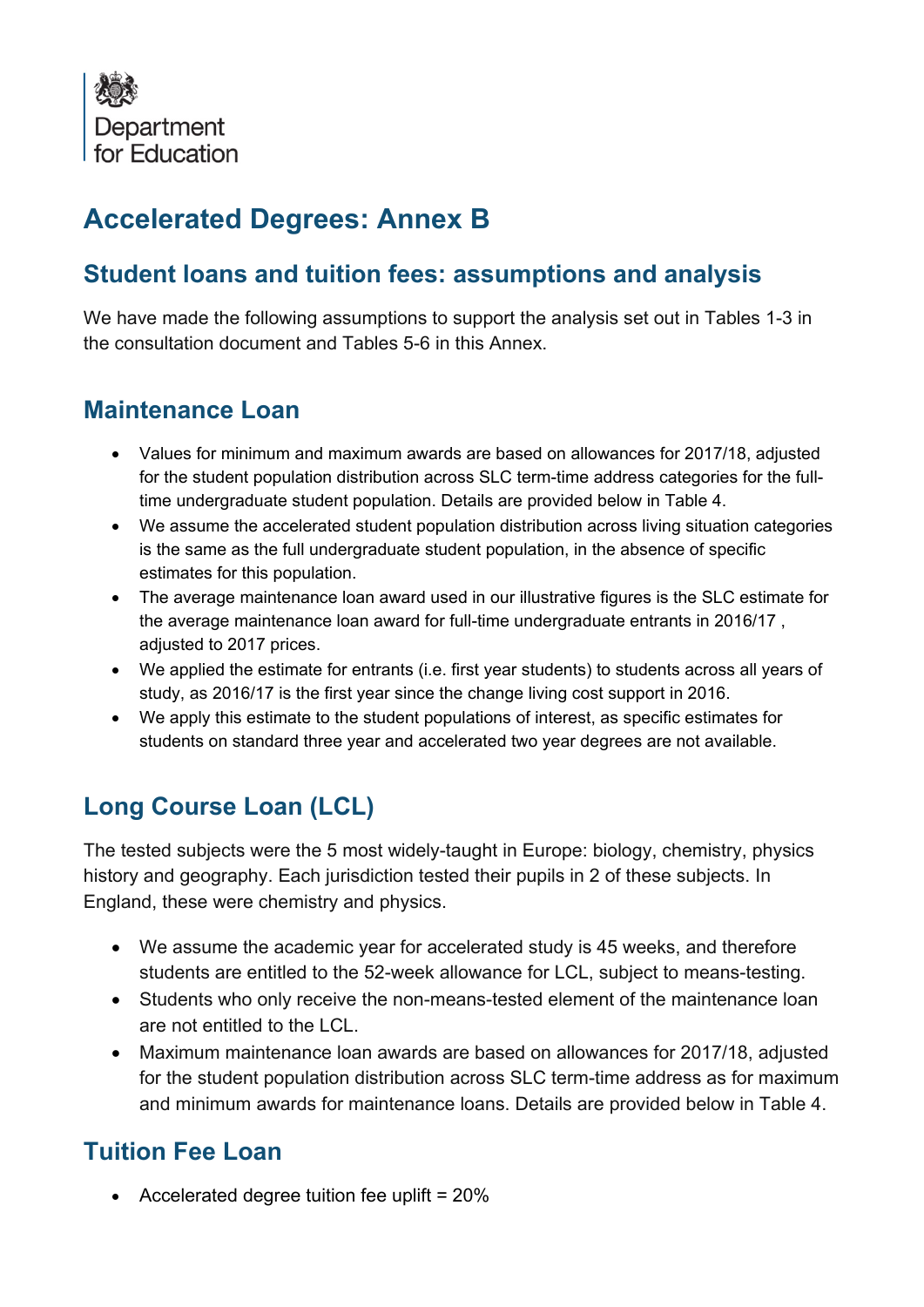|                                                      |                  | Term-time address category | Weighted average for |                                         |
|------------------------------------------------------|------------------|----------------------------|----------------------|-----------------------------------------|
|                                                      | Parental<br>Home | London                     | <b>Elsewhere</b>     | English-domiciled student<br>population |
| Full-time UG student population split (1)            | 21%              | 12%                        | 67%                  |                                         |
| Average entitlement as percentage of the maximum (2) | 67%              | 67%                        | 67%                  |                                         |
| Minimum LCL allowance per week (3)                   | £0               | £0                         | £0                   | £0                                      |
| Maximum LCL allowance per week (4)                   | £59              | £116                       | £90                  | £87                                     |
| Average LCL allowance per week                       | £40              | £78                        | £60                  | £58                                     |
| Number of weeks for LCL                              | 22               | 22                         | 22                   | 22                                      |
| Minimum LCL per year of study                        | £0               | £0                         | £0                   | £0                                      |
| Maximum LCL per year of study                        | £1,298           | £2,552                     | £1,980               | £1,905                                  |
| Average LCL per year of study                        | £870             | £1,710                     | £1,327               | £1,277                                  |
| Minimum Maintenance Loan (5)                         | £3,124           | £5,479                     | £3,928               | £3,945                                  |
| Maximum Maintenance Ioan (5)                         | £7,097           | £11,002                    | £8,430               | £8,459                                  |

#### **Table 4. Derivation of representative Maintenance and Long Course Loan values**

#### **Notes**

(1) Applicants are entitled to different amounts of Maintenance Loan and Long Course Loan depending on their term-time residence. Rates differ for applicants living at home, in London or elsewhere (excluding London). Shares of students across these categories are estimates from DfE internal analysis of Student Loans Company data for 2014/15 cohort of English-domiciled full-time undergraduate students at UK HE providers.

(2) Source: DfE internal analysis of Student Loans Company data for 2014/15 cohort of English-domiciled full-time undergraduate students at UK HE providers.

(3) Students who do receive only the non-means-tested maintenance loan receive no Long Course Loan. Source: http://www.practitioners.slc.co.uk/media/1206/sfe\_long\_courses\_loan\_fs\_1718\_d.pdf

(4) Long Course Loan entitlement is based on the length of the course, a weekly allowance which varies over term-time address categories, and means-testing. Source: http://www.practitioners.slc.co.uk/media/1206/sfe\_long\_courses\_loan\_fs\_1718\_d.pdf

(5) Minimum and maximum maintenance allowances are taken from the Department for Business Innovation and Skills Financial Memorandum on student support for 2017/18, available at<http://www.practitioners.slc.co.uk/media/1158/201718-financial-memorandum.pdf>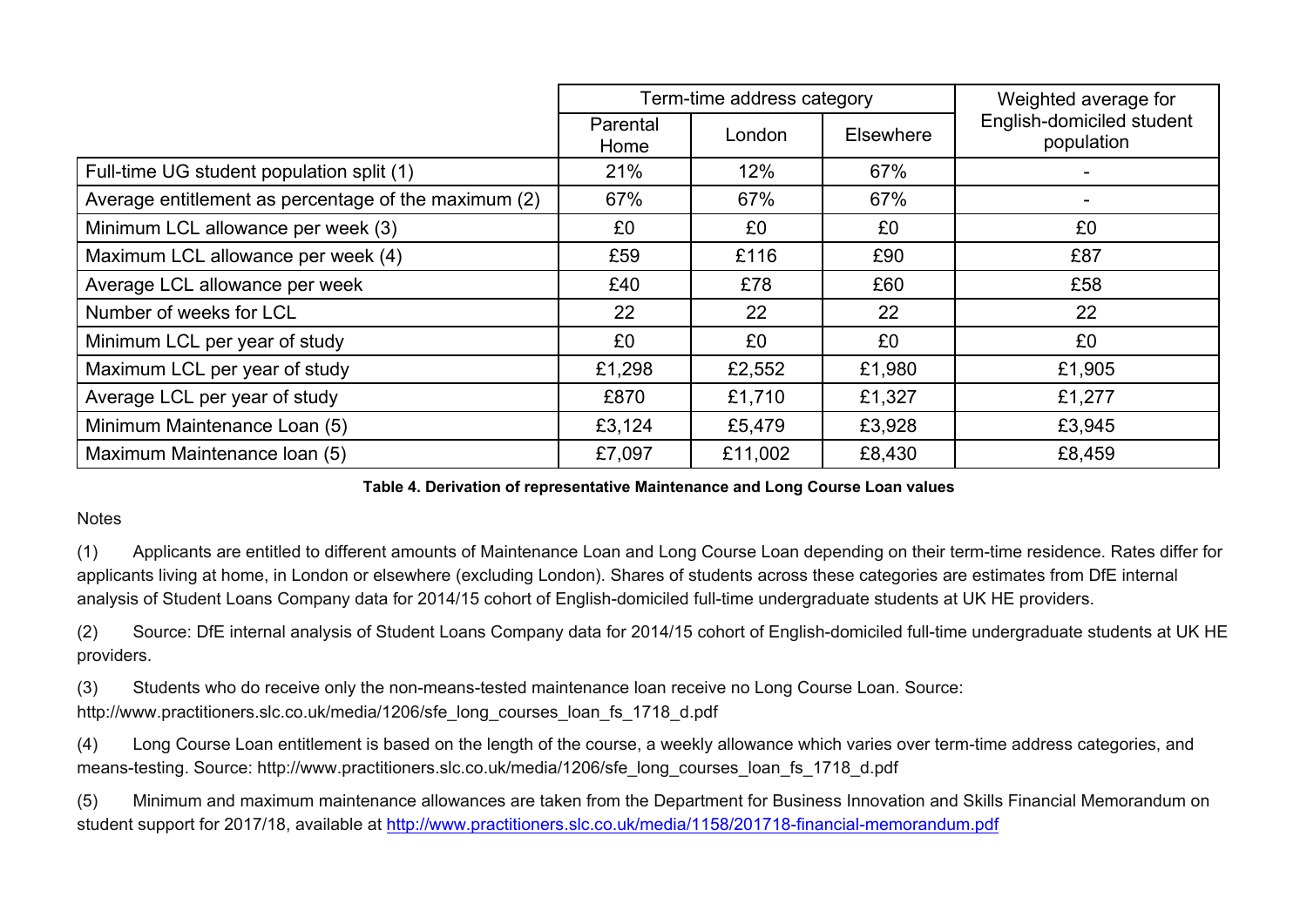|                                   | 3-year standard degree |                                          | 2-year accelerated degree |            |  |
|-----------------------------------|------------------------|------------------------------------------|---------------------------|------------|--|
|                                   | <b>No TEF</b>          |                                          | <b>No TEF</b>             | <b>TEF</b> |  |
| Average maintenance loan per year | £6,067                 | £6,067                                   | £6,067                    | £6,067     |  |
| Average LCL per year              | £0                     | £0                                       | £1,277                    | £1,277     |  |
|                                   |                        |                                          |                           |            |  |
| Average living cost loan per year | £6,067                 | £6,067                                   | £7,344                    | £7,344     |  |
| Tuition fee loan per year         | £9,000                 | £9,250                                   | £10,800                   | £11,100    |  |
| <b>Annual Total</b>               | £15,067                | £15,317                                  | £18,144                   | £18,444    |  |
| <b>Overall Total</b>              | £45,201                | £45,951                                  | £36,287                   | £36,887    |  |
|                                   |                        | 2 year Average Ioan<br>reduction (total) | £8,914                    | £9,064     |  |
|                                   |                        | <b>Percentage reduction</b>              | 20%                       | 20%        |  |
| Total maintenance loan            | £18,201                | £18,201                                  | £14,687                   | £14,687    |  |
|                                   |                        | 2-year Maintenance Ioan<br>reduction     | £3,513                    | £3,513     |  |
|                                   |                        | <b>Percentage reduction</b>              | 19%                       | 19%        |  |
| Total Tuition fee loan            | £27,000                | £27,750                                  | £21,600                   | £22,200    |  |
|                                   |                        | 2-year Tuition fee loan<br>reduction     | £5,400                    | £5,550     |  |
|                                   |                        | <b>Percentage reduction</b>              | 20%                       | 20%        |  |

**Table 5. Maintenance loan and maximum tuition fee rates for standard vs accelerated degree courses at Approved (fee cap) providers with and without a TEF award, Academic Year 2017/18 values (20% uplift)**